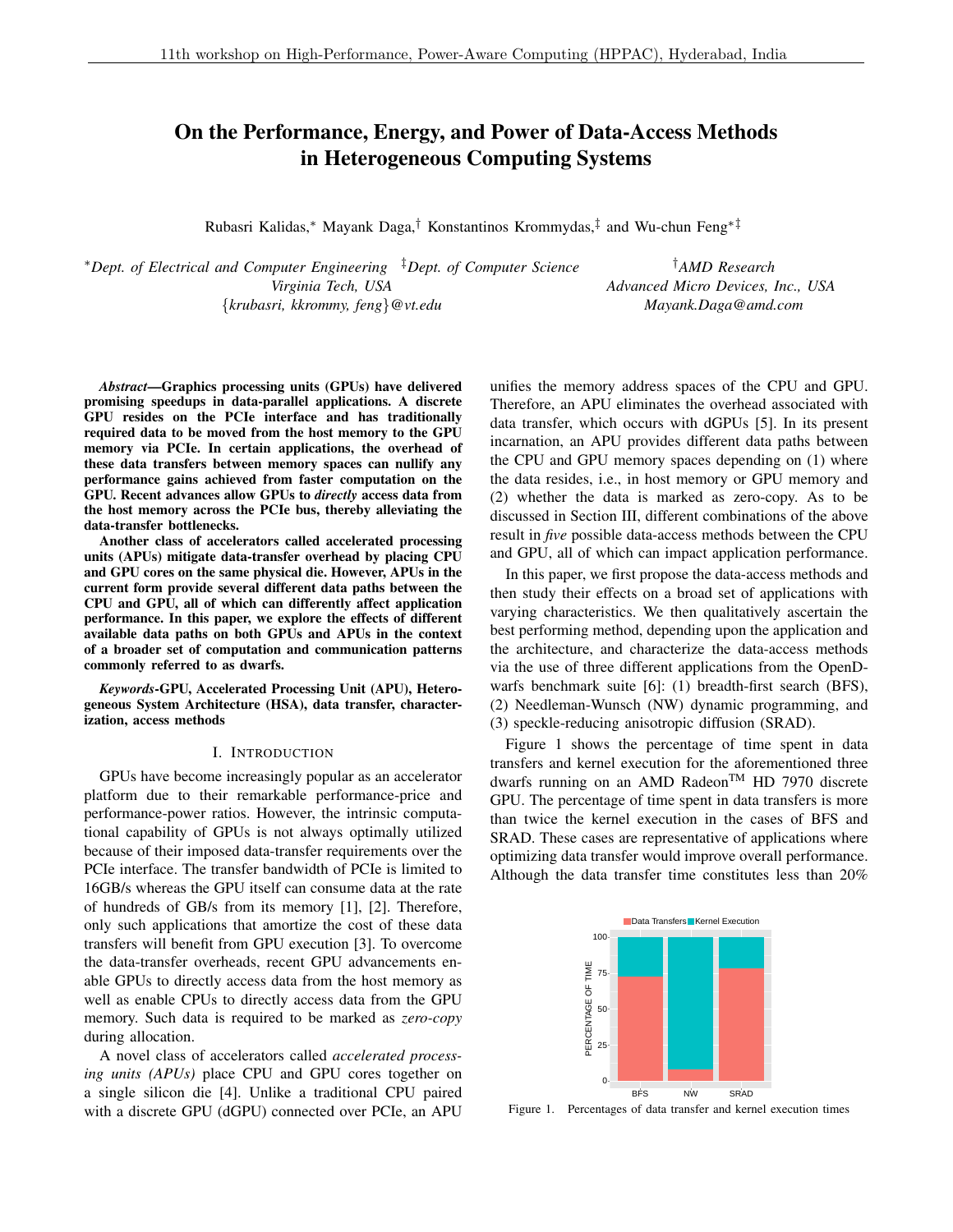of total time in case of NW, the data dependencies in the NW algorithm are high, which in turn, limits parallelism. Thus, optimizing the data transfer in NW would not result in significant speedup, but including this application can provide insight into whether any of the optimizations would suit all kinds of applications. We study these three dwarfs under different data-access methods to gain insight into the best performing technique for each dwarf across various architectures.

We observed that by implementing different data-access methods, we can achieve up to a  $148\times$  speedup in performance over the default data-access method. Our results demonstrate that APUs consume an order of magnitude less energy compared to a discrete GPU, e.g., energy consumption on an AMD Opteron<sup>TM</sup>X2150 APU is up to  $114\times$  less than a discrete GPU.

The rest of the paper is organized as follows. In Section II we present the background on different data paths in discrete GPUs and (integrated) APUs. Section III discusses the different data-access methods. In Section IV we present our experimental setup, followed by results and observations in Section V. Section VI discusses related work. We present conclusions in Section VII.

#### II. BACKGROUND

This section presents the background information on the data paths that exist on both discrete GPUs and APUs. We also present an overview of the APU architecture since it is a fairly new accelerator platform.

## *A. Discrete GPUs*

A discrete GPU resides on the PCIe interface in the traditional CPU+GPU setup, as shown in Figure 2. The x86 cores and the unified north bridge (UNB) are part of the CPU core, whereas the discrete GPU is a separate physical entity with vector cores and its own memory space. This is why GPUs must have data copied to their own memory over the PCIe interface, which leads to significant bottlenecks for some applications. Modern GPUs mitigate the data-transfer overheads by allowing the GPU to directly access data from the host memory. Such data is required to be marked as zerocopy and is accessed over PCIe. Therefore, two data paths exist on a discrete GPU: (1) copying the data from the host memory to GPU memory and then accessing it from the GPU memory and (2) directly accessing data from the host memory over the PCIe interface. Because GPU memory has an order of magnitude higher bandwidth than host memory, the first data path is preferred *if* an application can amortize the cost of the data transfers. Alternatively, data can also be directly allocated into the GPU memory, which the CPU can access over PCIe, as required.



Figure 2. High-level block diagram illustrating a CPU and discrete GPU setup across PCI Express (PCIe).



Figure 3. High-level block diagram of an AMD A10-7850K APU. The different data paths between CPU and GPU are shown using arrows.

## *B. Accelerated Processing Units (APUs)*

An accelerated processing unit (APU) is AMD's implementation of the emerging heterogeneous system architecture (HSA) [7]. Fundamentally, an APU combines the general-purpose x86 scalar cores of a CPU and vector cores of a GPU onto a single silicon die. Figure 3 depicts a highlevel block diagram of an AMD APU. Having a fused CPU-GPU allows an APU to provide direct mapping between the CPU and GPU virtual address space and to enable demand paging, which allows the GPU to bring pages on-demand into memory, just like the CPU. The GPU on the current generation of APUs can access host memory via several data paths. First, GPUs can directly access a part of host memory designated as a "GPU frame buffer." This path at present provides the highest bandwidth and works similarly to the GPU memory of a discrete GPU. There also exists two different paths via the UNB, depending on whether the data that the GPU is accessing is coherent with the CPU.

#### III. DATA-ACCESS METHODS

The data to the GPU can be made available through buffers residing in host memory or device memory. Depending on where the buffer is located and how the data is transferred between the host and device, we present five different data-access methods, as shown in Figure 4. Table I summarizes the characteristics of various methods.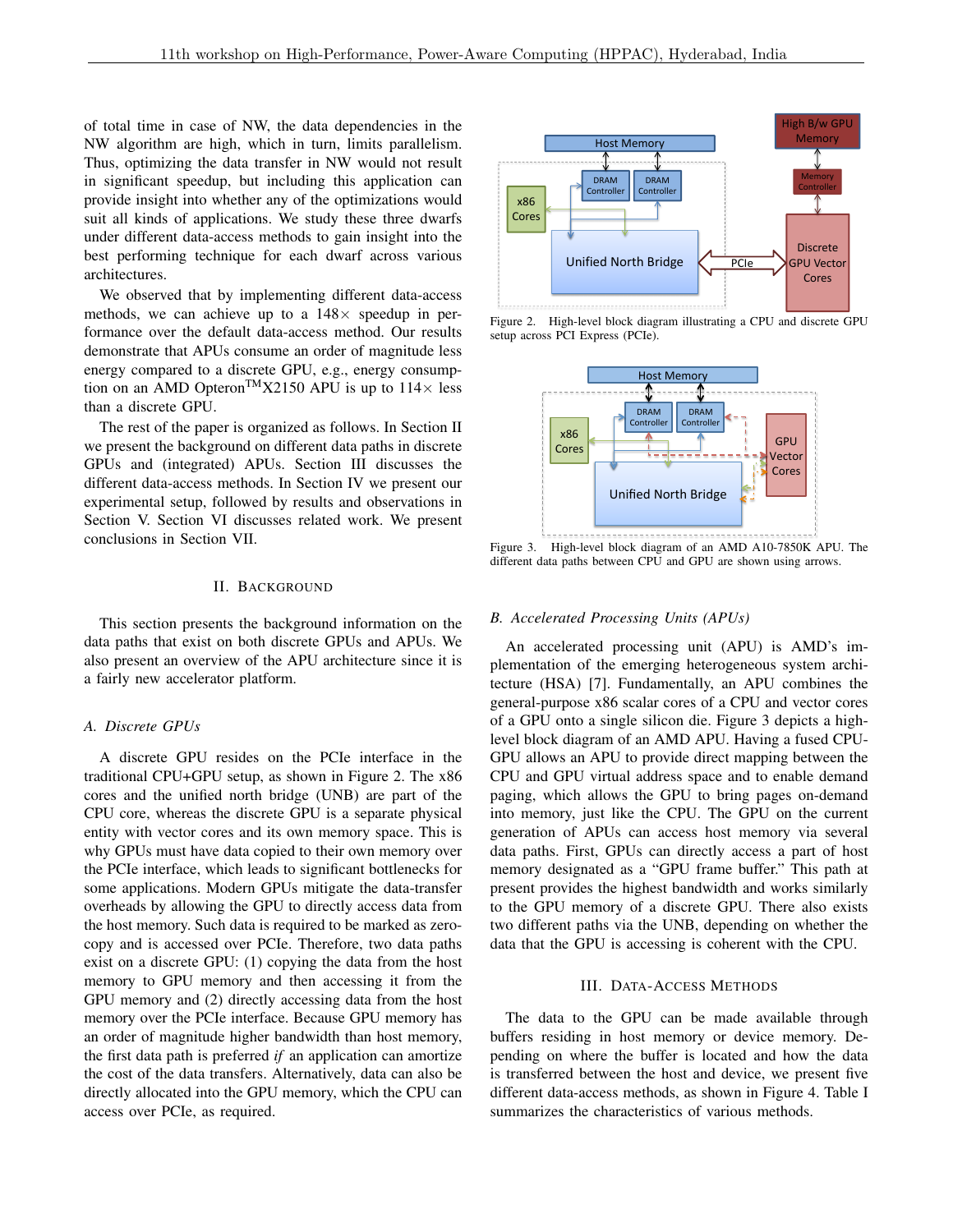

Figure 4. Data-access methods

#### *A. Host Resident (Method 1)*

With the *Host Resident* (HR) method, buffers are created on the host using the OpenCL<sup>TM</sup> flag CL\_MEM\_ALLOC\_HOST\_PTR, as shown in Figure 5a. The host buffer does not require any backing buffer and is directly initialized with data. This buffer is allocated as pinned memory, and hence, its contents are not pageable by the operating system. Since there does not exist any copy of the buffer on the device, a host-resident buffer is a zero-copy buffer. Discrete GPUs directly access this buffer across PCIe, whereas the APUs access it via the unified north bridge (UNB). There is no explicit data-transfer involved in this method.

## *B. Device Resident - Zero Copy - Read Results (Method 2)*

With the *Device Resident - Zero Copy - Read Results* (DR-ZC-RR) method, buffers are created using the flag CL\_MEM\_USE\_PERSISTENT\_MEM\_AMD. As the name suggests, buffers of this type reside in device memory without a copy of it on the host as shown in Figure 5b. Data to such buffers is written directly by the CPU through the uncached write-combine path, and the results are stored in the GPU memory after the computation. The CPU accesses these results by reading directly from the GPU memory across the PCIe interface and UNB on discrete GPUs and APUs, respectively. As a result, the CPU reads are very slow.

## *C. Device Resident - Zero Copy - Copy Results (Method 3)*

In the *Device Resident - Zero Copy - Copy Results* (DR-ZC-CR) method, the buffer resides in device memory. The difference between this method and DR-ZC-RR is that, in this case, the results are copied back to the host memory as shown in Figure 5c, whereas for the latter, the results were kept in the GPU memory after computation. This method is implemented using the flag CL\_MEM\_USE\_PERSISTENT\_MEM\_AMD\_along with clEnqueueReadBuffer() to copy the results back. Depending on the size of the results buffer, copying the results may or may not be beneficial.

#### *D. Device Resident - Copy - Default Copy (Method 4)*

In the *Device Resident - Copy - Default Copy* (DR-C-DC) method, data is copied into a device buffer created using no flags. The data and results are copied back and forth as shown in Figure 5d using clEnqueueWriteBuffer() and clEnqueueReadBuffer(), respectively.

#### *E. Device Resident - Copy - Pinned Copy (Method 5)*

In the *Device Resident - Copy - Pinned Copy* (DR-C-PC) method, the data resides in device memory. This method "copies" the data at the *peak interconnect bandwidth* to the device. We use two buffers, a pinned host side buffer created using the flag CL\_MEM\_ALLOC\_HOST\_PTR and a device buffer created without any flags as shown in Figure 5e. The data is made accessible to the GPU by first filling the host buffer and then copying from it to the device buffer. Since the host buffer is pinned, the data is transferred to the second buffer at peak interconnect bandwidth.

#### IV. EXPERIMENTAL SETUP

## *A. Software Environment*

The software environment consists of a Debian Linux 64 bit kernel v3.2.0 and GCC v4.7.2. We use OpenCL<sup>TM</sup> to program the applications on both the discrete GPU and APUs [8]. The driver versions used are AMD Catalyst<sup>TM</sup> v14.20 for AMD A10-7850K APU and AMD Catalyst v13.25 for the remaining systems.

Power measurements for our experiments are taken using a WattsUp Pro meter. Power readings are taken every second, and the total power is averaged across an application's execution time. Since all the applications run for more than one second, the accuracy was sufficient. We repeated the experiment ten times and took the median across the ten runs. Energy is calculated by taking a product of the power consumed and the application's execution time.

## *B. Hardware Environment*

We use four different accelerator platforms to characterize the data-access methods: (1) AMD Radeon<sup>TM</sup>HD 7970 discrete GPU (with AMD Opteron 6272 CPU), (2) AMD A10-5800K, a second-generation APU, (3) AMD Opteron X2150, a low-power APU, and (4) AMD A10-7850K, a third-generation APU that is HSA-compliant. The hardware specifications of these platforms is shown in Table II.

## *C. Applications*

Breadth-First Search (BFS): BFS is a graph-traversal algorithm that traverses nodes in a graph in a breadth-first manner and identifies the unvisited neighbors for each node. Irregular memory-access patterns arise in BFS as different nodes can have different numbers of neighbors.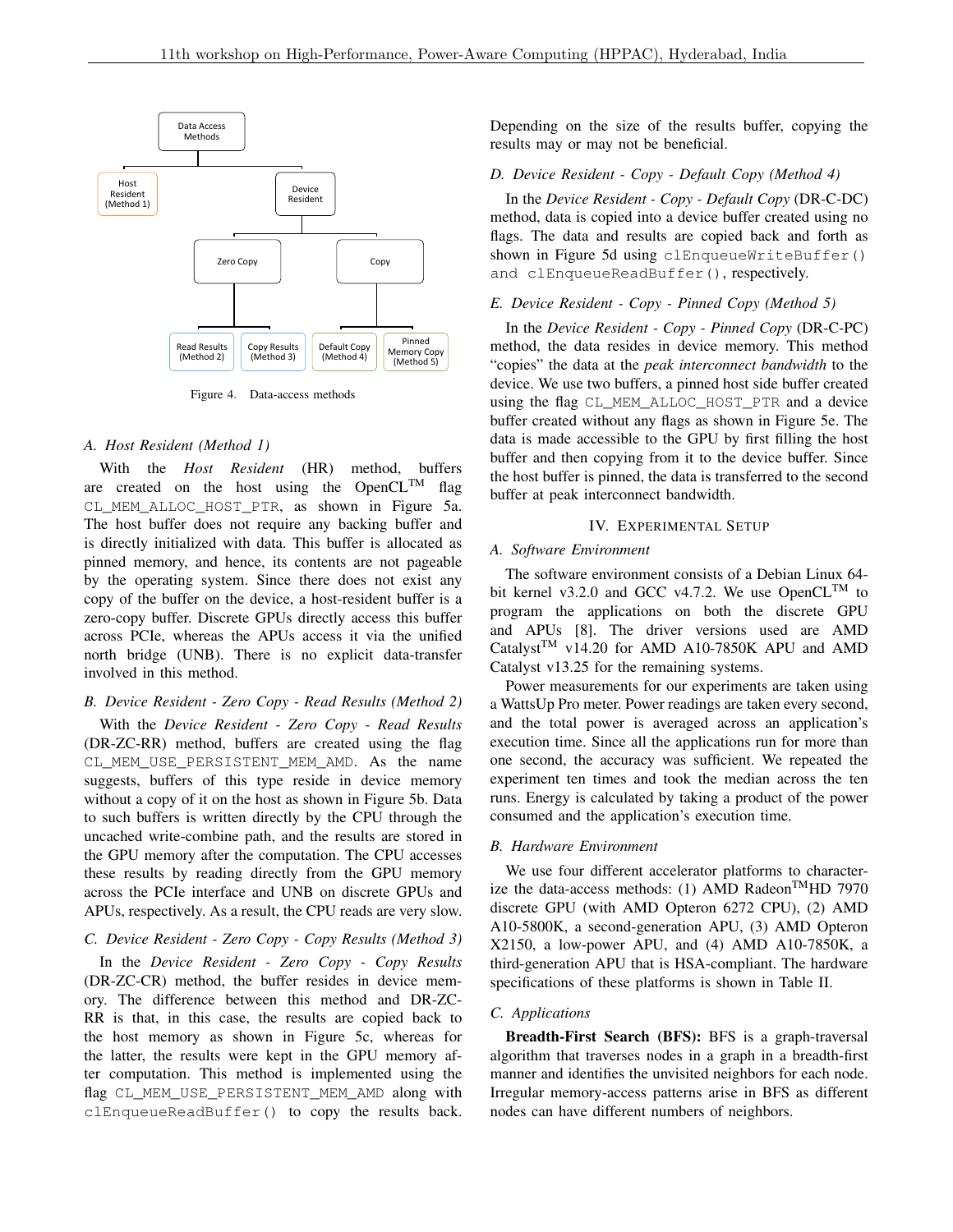

Figure 5. Illustration of various data-access methods

| Table I                                |  |  |  |  |  |
|----------------------------------------|--|--|--|--|--|
| CHARACTERISTICS OF DATA-ACCESS METHODS |  |  |  |  |  |

| Method                                            | OpenCL Flag                        | <b>Buffer Location</b> | Zero-Copy      |
|---------------------------------------------------|------------------------------------|------------------------|----------------|
| Host Resident (HR)                                | CL MEM ALLOC HOST PTR              | Pinned host memory     | Yes            |
| Device Resident-Zero Copy-Read Results (DR-ZC-RR) | CL_MEM_USE_PERSISTENT_MEM_AMD      | Device memory          | Yes            |
| Device Resident-Zero Copy-Copy Results (DR-ZC-CR) | CL MEM USE PERSISTENT MEM AMD      | Device memory          | Yes            |
| Device Resident-Copy-Default Copy (DR-C-DC)       | No flags                           | Device memory          | N <sub>0</sub> |
| Device Resident-Copy-Pinned Copy (DR-C-PC)        | CL_MEM_ALLOC_HOST_PTR and No flags | Device memory          | N <sub>0</sub> |

Table II HARDWARE SPECIFICATIONS OF ACCELERATORS

| Name                     | AMD Radeon <sup>TM</sup> HD 7970 | AMD A10-5800K        | <b>AMD A10-7850K</b> | AMD Opteron X2150 |
|--------------------------|----------------------------------|----------------------|----------------------|-------------------|
| <b>Stream Processors</b> | 2048                             | 384                  | 768                  | 128               |
| Compute Units            | 32                               | 6                    | $12(4$ CPU + 8GPU)   |                   |
| Core Clock Frequency     | 925 MHZ                          | 800 MHZ              | 720 MHZ              | 495 MHZ           |
| Memory Bus type          | GDDR5                            | DDR3                 | DDR3                 | DDR3              |
| Device Memory            | $3$ GB                           | 800MB                | 3 GB                 | 800MB             |
| Local Memory             | 32KB                             | 32 KB                | 32KB                 | 32 KB             |
| Max Work-group size      | 256                              | 256                  | 256                  | 256               |
| <b>Host Processor</b>    | AMD Opteron 6272                 | <b>AMD A10-5800K</b> | <b>AMD A10-7850K</b> | AMD Opteron X2150 |
| CPU frequency            | $2.1$ GHZ                        | 1.4 GHZ              | 1.7 GHZ              | 800 MHZ           |
| System memory            | 16 GB                            | 8 GB                 | 6 GB                 | 8 GB              |

Needleman-Wunsch (NW): NW is a dynamic programming algorithm that calculates the optimal global alignment between two DNA sequences. NW consists of filling a matrix with weighted scores and tracing it back after it is filled. NW accesses memory intensely as computing the score of a cell in the matrix involves accessing all the neighboring cells.

Speckle Reducing Anisotropic Diffusion (SRAD): SRAD is an iterative application that removes locally uncorrelated noise using a set of partial-differential equations (PDEs). SRAD requires synchronization among the GPU execution units due to the inter-dependency between iterations. SRAD finds use in several areas of image compression.

## V. RESULTS AND DISCUSSION

This section briefly presents the observations and findings of the different data-access methods.

## *A. Graph Traversal: Breadth First Search (BFS)*

*1) Performance:* The performance for BFS on different platforms across all the data-access methods relative to DR- C-DC is shown in Figure 6a. The HR method performs the best for a small dataset (i.e., a graph with 1K nodes) on all the platforms. Specifically, on the Opteron X2150 APU, HR provides a speedup of  $148\times$  whereas on other platforms, the speedup ranges between  $1.5 \times$  and  $4.0 \times$ . However, the performance of HR worsens for medium and large datasets, which consist of 256K and 2M nodes, respectively. This is because for larger datasets, an increased amount of time is spent in accessing data from the host memory, which in turn, adversely affects performance due to numerous irregular memory accesses that occur in BFS.

Device-resident methods perform the best for medium and large datasets. We find that the performance of deviceresident methods is dependent on how the results buffer is accessed by the host after the computation. Reading the results directly from the host without copying the buffer first, i.e, DR-ZC-RR, is 20%-30% slower on average. This is because the CPU reads from the device buffer occur at an extremely low bandwidth, as shown in Table III.

DR-ZC-CR, DR-C-DC, and DR-C-PC methods all perform on par with each other. DR-ZC-CR has a slight edge in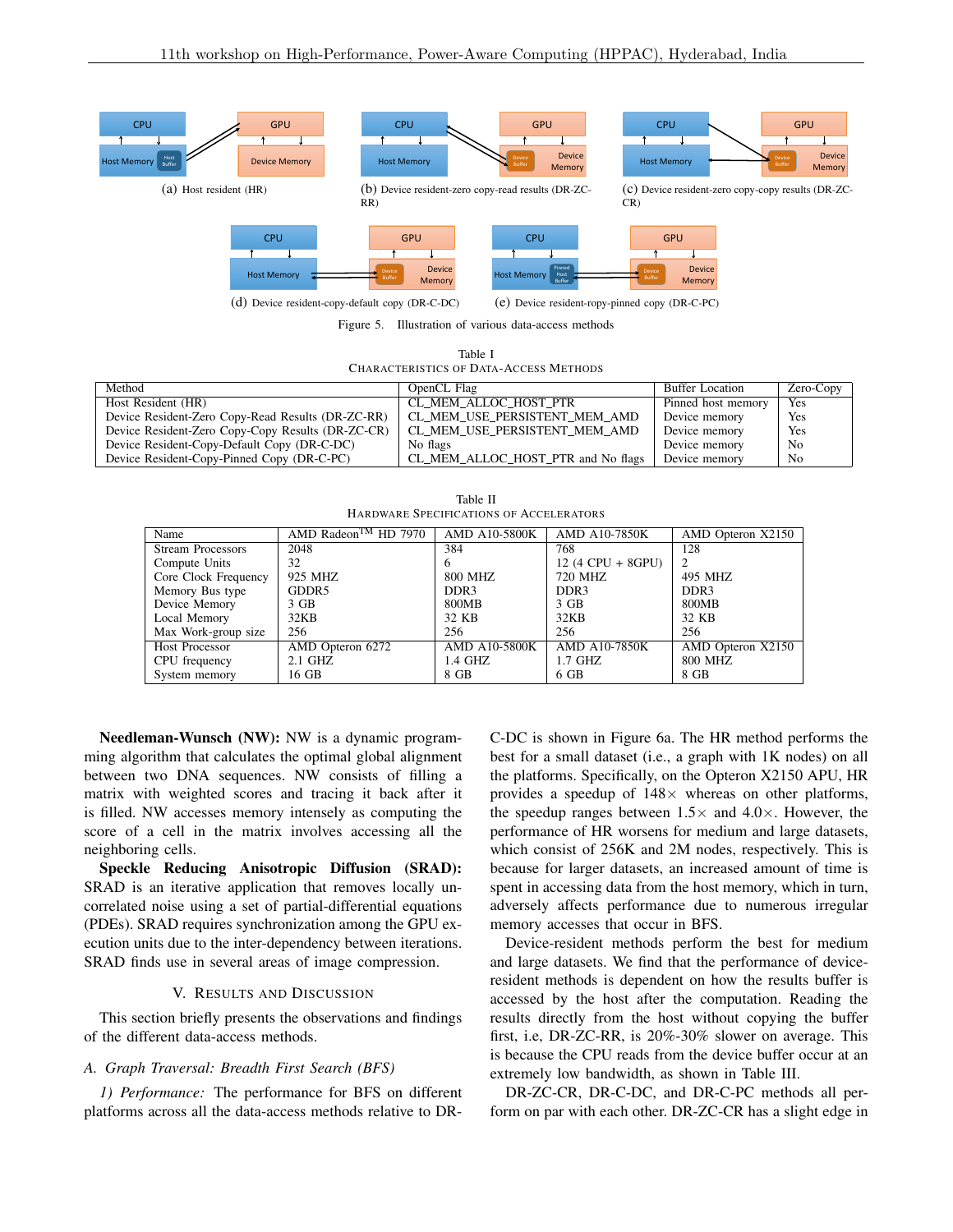

Table III

BUFFERBANDWIDTH BENCHMARK RESULTS

| Platform             | <b>CPU</b> Read<br>Bandwidth |
|----------------------|------------------------------|
| AMD Radeon HD 7970   | $0.01$ GB/S                  |
| AMD $A10-5800K$      | $0.01$ GB/S                  |
| Opteron X2150        | $0.02$ GB/S                  |
| <b>AMD A10-7850K</b> | 0.02 GB/S                    |

some cases because of reduced data transfers than the other two methods. DR-ZC-CR requires data to be transferred only for copying the results back to the host; no data copies are required to initiate computation on the GPU. To summarize, DR-ZC-CR is the best for BFS on all the platforms.

*2) Energy:* Figure 6b depicts the energy consumption of BFS for the different access methods across all four platforms. The AMD Opteron X2150 APU, an ultra low-power GPU designed for data center servers, is the least energy consuming for datasets which matter in a real scenario. The AMD A10-7850K APU is best for small datasets. The HR method consumes the least energy for small datasets, whereas device-resident methods are the best for larger datasets.

The HR method consumes the most energy on a discrete GPU because it requires data to be accessed from the host memory across PCIe and we suspect that the memory controller being busy throughout the runtime of application in case of HR method might be the reason for the high energy consumption. Since the time taken for the DR-ZC-RR method is much higher, although the power consumption is comparable to other device resident methods, the overall energy consumed is much higher.

## *B. Dynamic Programming: Needleman-Wunsch (NW)*

*1) Performance:* The performance for NW on different platforms across all the data-access methods relative to DR-C-DC is shown in Figure 7a. Since NW is computationally intensive and involves numerous memory accesses, the performance of HR tends to worsen as the size of the dataset increases  $(2 \times$  slower for the large dataset in case of APUs). DR-ZC-RR performs the worst when compared to all methods. The performance of DR-ZC-RR is almost  $10\times$  slower than the other methods. This is because a large amount of data is read back by the CPU (almost  $1/2$  of the total data accessed), and the CPU read bandwidth is low, as shown in Table III. Since the percentage of data transfer time is less than 20% for NW, as shown in Figure 1, the device-resident methods, DR-ZC-CR, DR-C-DC and DR-C-PC perform the same for almost all of the cases. Overall, DR-C-CR, DR-C-PC and DR-C-DC methods perform the best.

*2) Energy:* Figure 7b shows the energy consumption of NW for the different access methods across all platforms. From the figure, we note that the energy consumption of DR-ZC-RR is  $9 \times$  to  $10 \times$  higher (on average) than the other access methods. The device resident methods do not involve the host throughout and so the power consumed is fairly the same. But because of the long time taken to run the application in case of DR-ZC-RR, its energy consumed is higher than the other device resident methods. The deviceresident methods DR-ZC-CR, DR-C-DC and DR-C-PC do not differ much in terms of energy consumption since the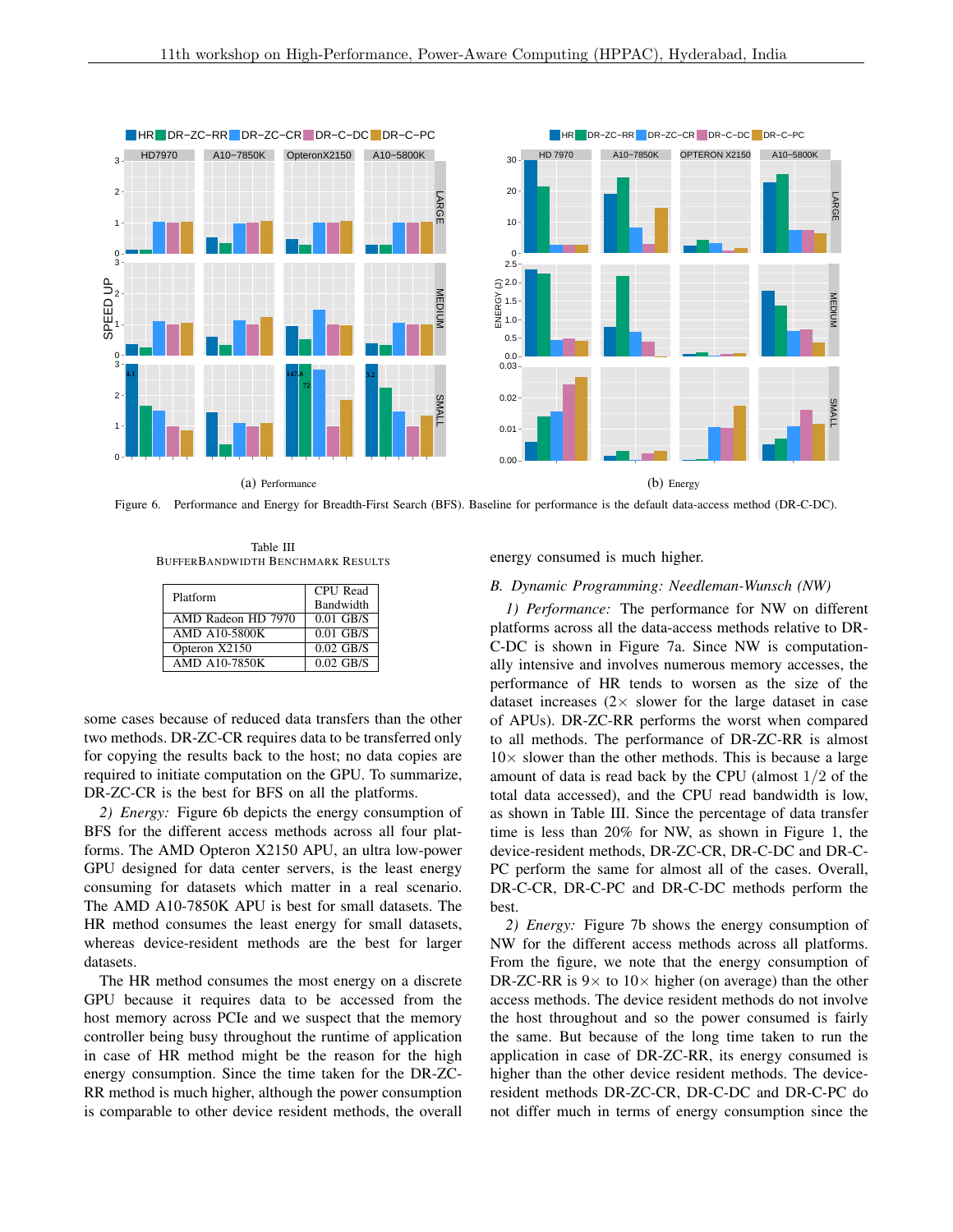

Figure 7. Performance and Energy for Needleman-Wunsch (NW). Baseline for performance is the default data-access method (DR-C-DC).

performance numbers of these three methods are fairly close. The host-resident method consumes almost  $2\times$  more energy than the best performing device resident methods because in HR method GPU has to access the host every time there is a need of data and as a result memory controllers might be kept busy throughout, thus consuming more energy.

When energy consumption between the platforms is compared, AMD Opteron X2150 outperforms other GPUs/APUs by a great margin for all the methods. Energy consumption on an AMD Opteron X2150 APU for DR-ZC-CR is 114× less than the discrete GPU and  $30 \times$  less than the APUs.

# *C. Structured Grids: Speckle Reducing Anisotropic Diffusion (SRAD)*

*1) Performance:* The performance for SRAD on different platforms across all the data-access methods relative to DR-C-DC is shown in Figure 8a. When comparing the dataaccess methods, DR-C-PC outperforms the other methods for the large dataset on all the platforms. HR method performs sub-optimally because SRAD entails large amount of data movement even before any computation begins.

So overall, DR-C-PC is an ideal choice when it comes to performance but it requires the extra pinning step on the part of the programmer, thereby, trading programmability for performance

*2) Energy:* Even in the case of SRAD, out of the four platforms considered, the AMD Opteron X2150 APU is clearly a winner in terms of energy consumption, as shown in Figure 8b. Although the AMD Opteron X2150 APU has higher energy consumption for a small data set, it consumes

 $10\times$  less energy than the other APUs and  $33\times$  less energy than the discrete GPU when the HR method is compared.

Out of the five access methods, DR-ZC-CR consumes least energy for large data sets. For small and medium datasets, DR-C-DC and DR-C-PC are better at energy consumption than the rest of the methods. Energy for DR-ZC-RR on AMD Opteron X2150 is high for the SRAD application because of the higher execution time of SRAD. DR-ZC-RR consumes more energy incase of SRAD than the other two applications.

#### *D. Power vs. Performance*

Power vs. performance plots give us a way to evaluate and choose the appropriate platforms and methods based on the tradeoffs between performance and power consumption. Power vs. performance graphs are plotted on a loglog scale and consists of power-performance points of the access methods on the various platforms considered for small, medium and large datasets. In plotting the Power vs. performance plots, only the three best performing methods, DR-ZC-CR, DR-C-DC and DR-C-PC, are considered for clarity purpose.

*1) BFS:* The points on the lower left signify high performance with low power consumption. AMD Opteron X2150 APU has all the points on the bottom part of the plot signifying low power consumption. If power consumption is of more importance, like in data centers, AMD Opteron X2150 APU is ideal, though it requires some trade-off in performance. If performance is key then the APUs are ideal as implied by data points on the left, .e.g. DR-C-PC and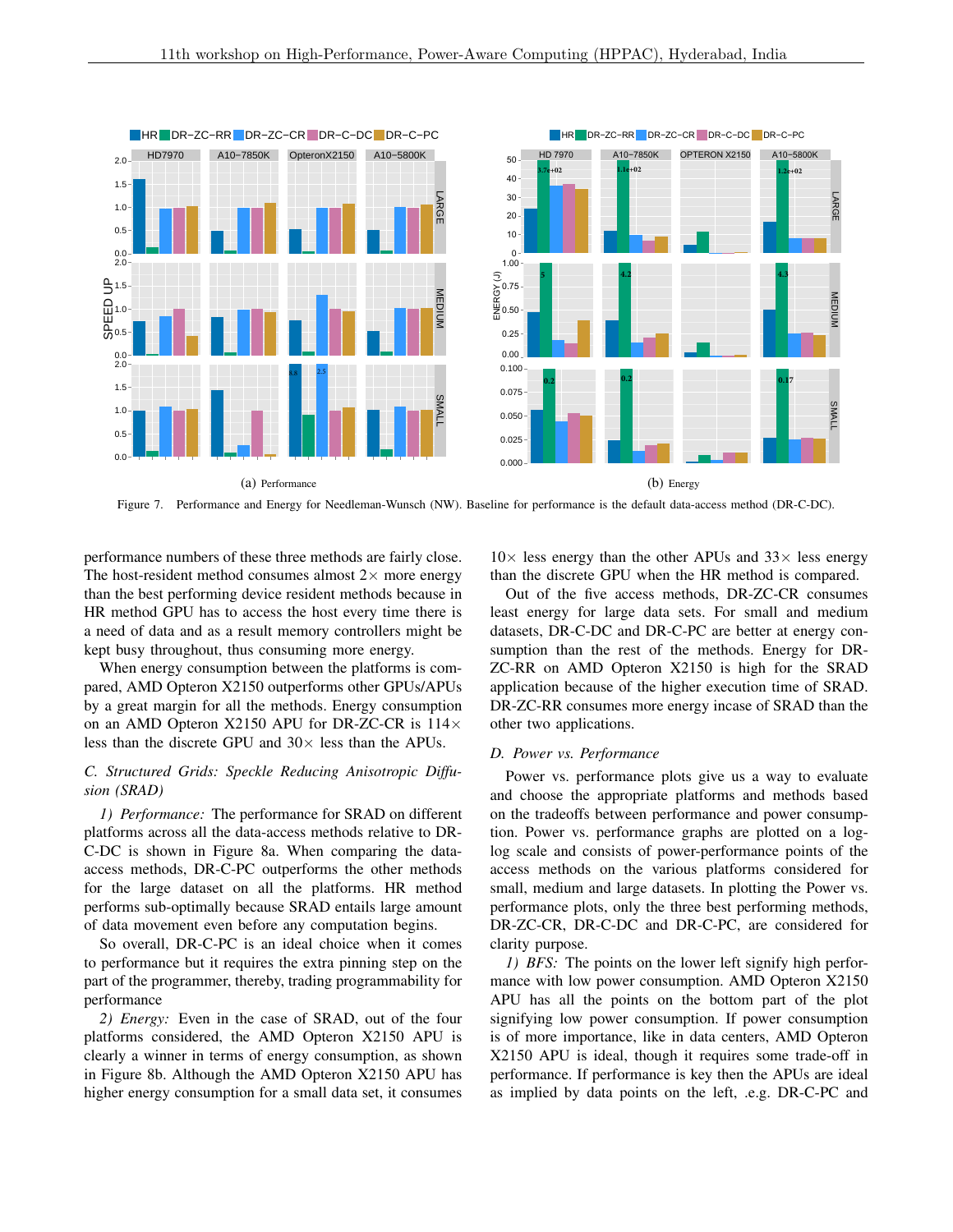

Figure 8. Performance and Energy for Speckle Reducing Anisotropic Diffusion (SRAD). Baseline for performance is the default data-access method (DR-C-DC).



DR-ZC-CR methods for large dataset in the case of AMD A10-7850K APU and AMD A10-5800K APU.

*2) NW:* Even for NW, AMD Opteron X2150 APU has all the data points in the bottom part of the plot signifying low power consumption. The data points of AMD Opteron X2150 APU for small and medium datasets on the bottom left mean the ideal case, i.e., high performance with less power consumption.

*3) SRAD:* AMD Opteron X2150 APU's points lie on the bottom part in the case of SRAD as well which shows that the machine is highly power efficient irrespective of the application and data sizes. However, saving power means trading off performance.

#### VI. RELATED WORK

With the advent of GPUs in data centers power and energy concerns have become of high importance. Data transfers constitute a significant bottleneck in GPU computing. While many studies exploiting GPUs claim huge speed-ups, they more often than not ignore data transfer overhead, which is an important factor affecting performance [9]. Daga et al. [10] re-visit Amdahl's law to account for the parallel overhead incurred by data transfers, and Boyer et al. [11] attempt to improve GPU performance prediction with data transfer modeling.

The fused CPU-GPU core architectures and memory hierarchies partially address the severity of PCIe data transfer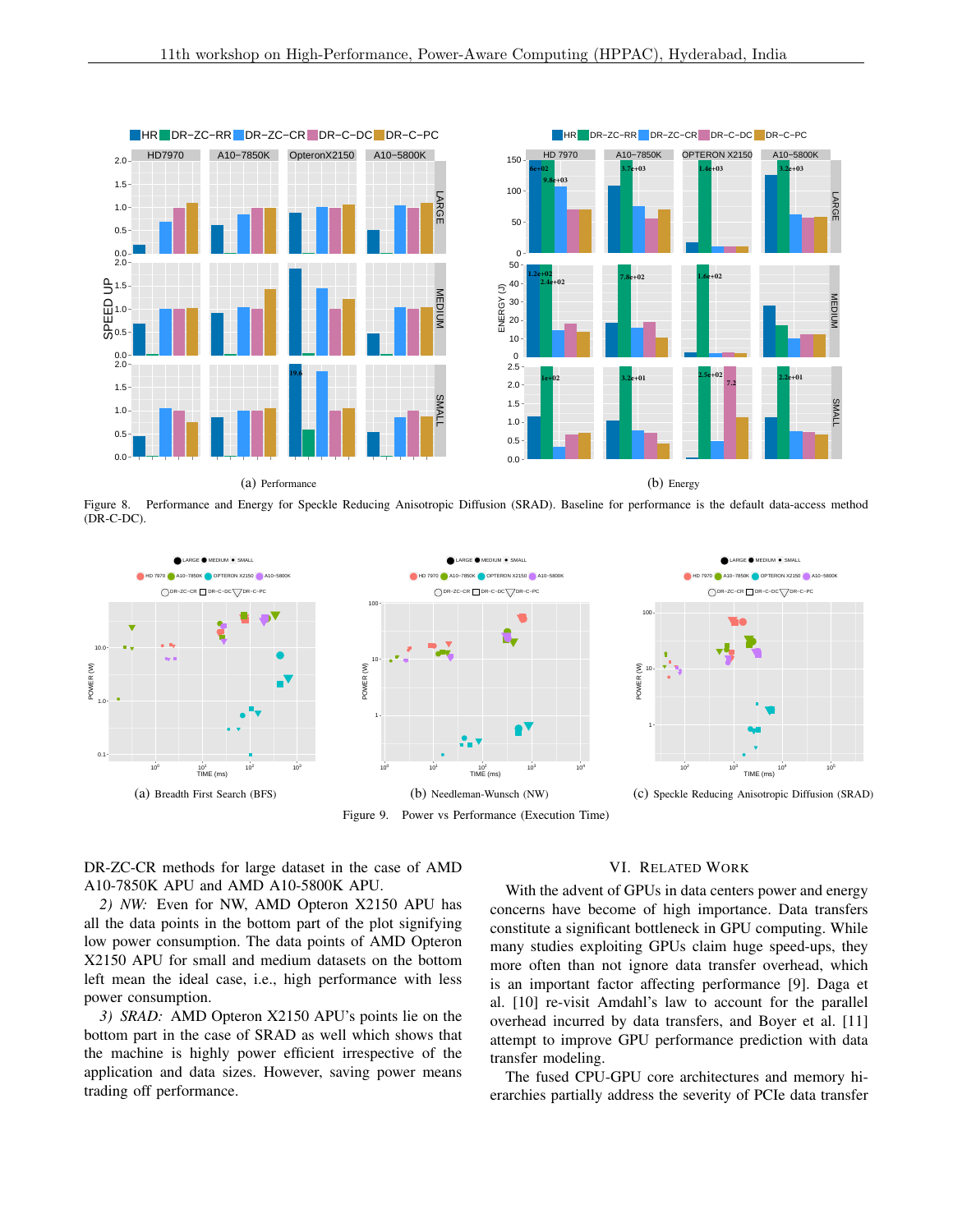overheads. Furthermore, more options became available for both discrete and fused GPUs. Lee et al. have discussed different memory movement techniques of micro-benchmarks on discrete GPUs and second generation APUs [12]. Spafford et al. have studied the trade-offs of fused memory hierarchies in heterogeneous systems [13]. In our work, we acknowledge that data transfers are an important aspect in GPU computing and attempt to ameliorate their effects by systematically studying various data-access methods on discrete GPUs and APUs. We use three representative cases to identify the effect of data transfers on specific computation and communication patterns using applications from the dwarfs categorization.

Various works have explored the energy efficiency of GPUs for scientific computing [14], and proposed new metrics for evaluating energy efficiency in HPC systems [15]. Kim et al. discussed the efficiency of integrated GPUs in terms of both performance and energy in data canter workloads [16]. Other works have proposed different memory hierarchies for GPU computing with an emphasis on energy efficiency [17], [18]. Rofouei et al. conclude that employing GPUs is only efficient if performance gains exceed a specific bound [19]. In this work, we shed light on the implications of different data-access methods on performance gains and consequently energy consumption.

## VII. CONCLUSION

Data transfers are often cited as an impediment towards the widespread adoption of GPUs for compute. Discrete GPUs have mitigated the data transfer overhead by allowing the GPUs to directly access data in the host memory, albeit over the PCIe interface. Accelerated Processing Units (or APUs) promise to alleviate data transfer overheads by combining the CPU and GPU cores on the same silicon die, thereby, not requiring any data transfers. As such both discrete GPUs and APUs provide several paths for accessing data which can contrastingly affect application performance. In this paper, we present five different data-access methods and study their performance and energy implications on three representative classes of computation and communication patterns using the OpenDwarfs benchmark suite.

Our experiments suggest that it is best to allocate data directly in the GPU memory (marking it as *zero-copy*) as compared to the conventional wisdom of allocating on the host and then transferring to the GPU. We also find that the results of GPU computation should be first copied to the host instead of directly accessing it in the GPU memory. We illustrate that the use of such method can provide a manifold speedup compared to the default method of moving data back and forth between host and GPU memory. We highlight that APUs consume an order of magnitude less energy than discrete GPUs for the class of applications we study while providing comparable performance.

#### VIII. ACKNOWLEDGMENT

This work was supported in part by NSF I/UCRC IIP-1266245 via the NSF Center for High-Performance Reconfigurable Computing (CHREC).

AMD, Radeon, Catalyst, Opteron and combinations thereof are trademarks of Advanced Micro Devices, Inc. Other product names used in this publication are for identification purposes only and may be trademarks of their respective companies. OpenCL is a trademark of Apple, Inc. used by permission by Khronos.

#### **REFERENCES**

- [1] "The PCIe Gen. 3 Specification," https:www.pcisig.comspecificationspciexpressbase3.
- [2] "The R9 Specification," http://www.amd.com/enus/products/graphics/desktop/r9.
- [3] M. Daga, W. Feng, and T. Scogland, "Towards Accelerating Molecular Modeling via Multiscale Approximation on a GPU," in *1st IEEE International Conference on Computational Advances in Bio and Medical Sciences (ICCABS)*, 2011, pp. 75 –80.
- [4] D. Bouvier and B. Sander, "Applying AMD's Kaveri APU for Heterogeneous Computing." in *Hot Chips: A Symposium on High Performance Chips (HC26)*, 2014.
- [5] M. Daga, M. Nuter, and M. Meswani, "Efficient Breadth-First Search on a Heterogeneous Processor," in *IEEE International Conference on Big Data (BigData)*, 2014.
- [6] K. Krommydas, W. Feng, M. Owaida, C. Antonopoulos, and N. Bellas, "On the characterization of opencl dwarfs on fixed and reconfigurable platforms," in *Application-specific Systems, Architectures and Processors (ASAP), 2014 IEEE 25th International Conference on*, June 2014, pp. 153–160.
- [7] "The HSA Foundation," 2012, http://hsafoundation.com/.
- [8] A. Munshi, "The OpenCL Specification, Version 1.2," *Khronos OpenCL Working Group*, 2013.
- [9] C. Gregg and K. Hazelwood, "Where Is the Data? Why You Cannot Debate CPU vs. GPU Performance Without the Answer," in *2011 IEEE International Symposium on Performance Analysis of Systems and Software (ISPASS)*, April 2011, pp. 134–144.
- [10] M. Daga, A. M. Aji, and W. Feng, "On the Efficacy of a Fused CPU+GPU Processor (or APU) for Parallel Computing," in *Proceedings of the 2011 Symposium on Application Accelerators in High-Performance Computing*, ser. SAAHPC '11. Washington, DC, USA: IEEE Computer Society, 2011, pp. 141–149.
- [11] M. Boyer, J. Meng, and K. Kumaran, "Improving gpu performance prediction with data transfer modeling," in *2013 IEEE 27th International Parallel and Distributed Processing Symposium Workshops PhD Forum (IPDPSW)*, May 2013, pp. 1097–1106.
- [12] K. Lee, H. Lin, and W. Feng, "Performance Characterization of Data-intensive Kernels on AMD Fusion Architectures," *Comput. Sci.*, vol. 28, no. 2-3, pp. 175–184, May 2013.
- [13] K. L. Spafford, J. S. Meredith, S. Lee, D. Li, P. C. Roth, and J. S. Vetter, "The Tradeoffs of Fused Memory Hierarchies in Heterogeneous Computing Architectures," in *Proceedings of the 9th Conference on Computing Frontiers*, ser. CF '12. New York, NY, USA: ACM, 2012, pp. 103–112.